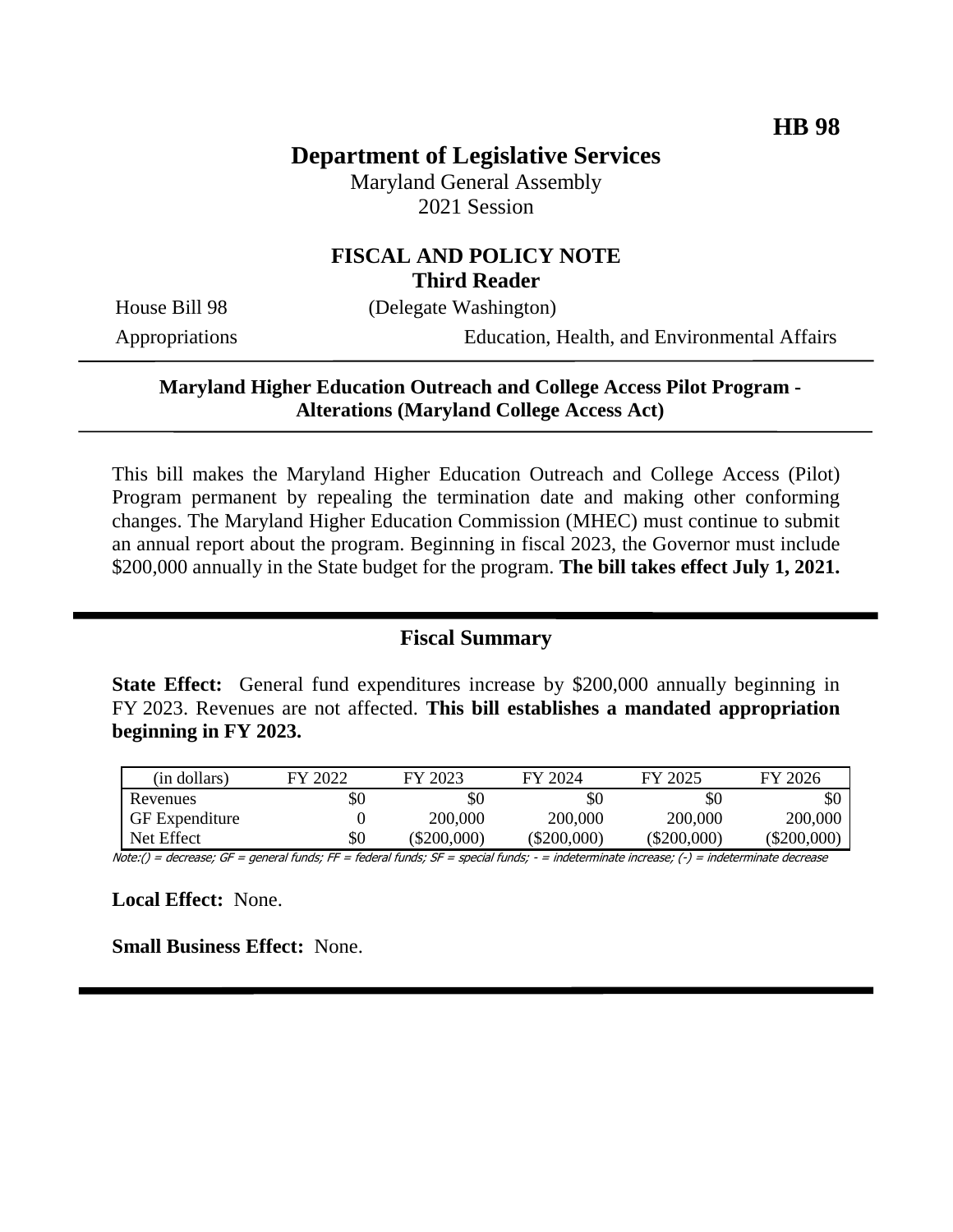# **Analysis**

## **Current Law:**

### *Maryland Higher Education Outreach and College Access Pilot Program*

Chapters 200 and 201 of 2015 established the Maryland Higher Education Outreach and College Access Pilot Program as a two-year pilot grant program for eligible nonprofit organizations that meet specified requirements, to be administered by MHEC. Chapter 399 of 2018 extended the duration of the pilot program to five years (with authorization for it terminating September 30, 2022) and added more reporting requirements.

The purposes of the program are to:

- encourage low-income Maryland high school students to attend and complete college;
- connect potential college and university students with nonprofit organizations that have a history of successful higher education outcomes for targeted youth;
- create an equal matching fund for nonprofit organizations to access in order to increase college outreach services to low-income students;
- provide funding for nonprofit organizations that are already established in communities to provide targeted outreach to encourage low-income students to enroll in college; and
- establish a pilot program to determine if the program can lead to an increase in low-income students attending and succeeding in college.

To carry out the purposes of the program, MHEC established a grant program, including eligibility, application, and compliance requirements. MHEC allocated funding to nonprofit organizations on a competitive basis after verifying that the nonprofit organizations had matching funds available.

To be eligible for participation in the pilot program, a nonprofit organization is required to be located in the State, have a contract or memorandum of understanding with a local school system or an institution of higher education (or must establish one if one does not exist), and demonstrate an equal match for funds requested.

A nonprofit organization that receives funding through the program must (1) submit data on outreach programs; (2) track student progress through the higher education system; and (3) submit an annual report to MHEC on or before October 1 following the fiscal year in which funds were received.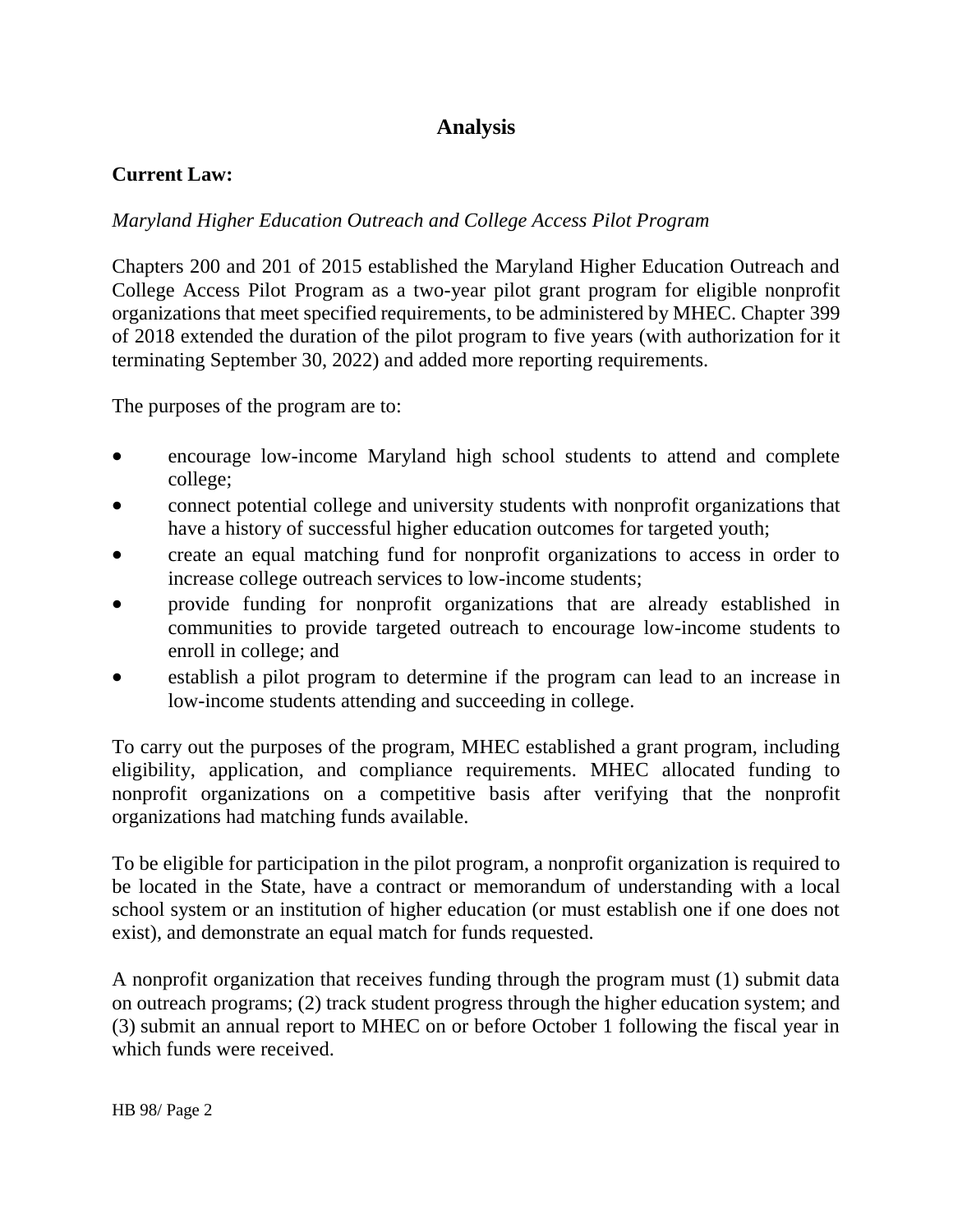By December 1 each year through 2021, MHEC must report to the General Assembly with specified information on the program.

### *Guaranteed Access Grant*

Low-income students attend college at a lower rate than their more affluent peers, despite the availability of need-based financial aid, including federal Pell grants and the State Guaranteed Access (GA) Grant. The GA Grant is a component of the Delegate Howard P. Rawlings Educational Excellence Awards program that covers 100% of need when combined with a federal Pell grant for the State's lowest income students. The maximum award is capped at the cost of education at the highest cost four-year University System of Maryland institution, excluding the University of Maryland, Baltimore Campus and the University of Maryland Global Campus. The maximum award for the 2021-2022 award cycle is \$19,400. Students that meet all program criteria, such as enrolling directly from high school and having certain family income limits, are guaranteed funding.

**State Expenditures:** General fund expenditures for MHEC increase by \$200,000 annually beginning in fiscal 2023, due to making the program permanent and the mandated appropriation under the bill. Despite Chapter 399 extending the duration of the pilot program, it last received funding in fiscal 2018, and according to MHEC's required 2019 [report,](http://dlslibrary.state.md.us/publications/Exec/MHEC/ED11-1106(b)_2019.pdf) the pilot program also issued its last grant awards in fiscal 2018. In its required 2020 [report,](http://dlslibrary.state.md.us/publications/Exec/MHEC/ED11-1106(b)_2020.pdf) MHEC simply advised that the program had not received any funding in fiscal 2020. MHEC advises that it can administer the permanent program with existing staff.

These grant funds will leverage matching funds from the nonprofit organizations that receive the grants; therefore, a total of \$400,000 may be used to meet the program's goals each year beginning in fiscal 2023.

### **Additional Information**

**Prior Introductions:** HB 1011 of 2020 passed the House with amendments and was referred to the Senate Education, Health, and Environmental Affairs Committee. No further action was taken.

**Designated Cross File:** None.

**Information Source(s):** Maryland Higher Education Commission; Department of Legislative Services